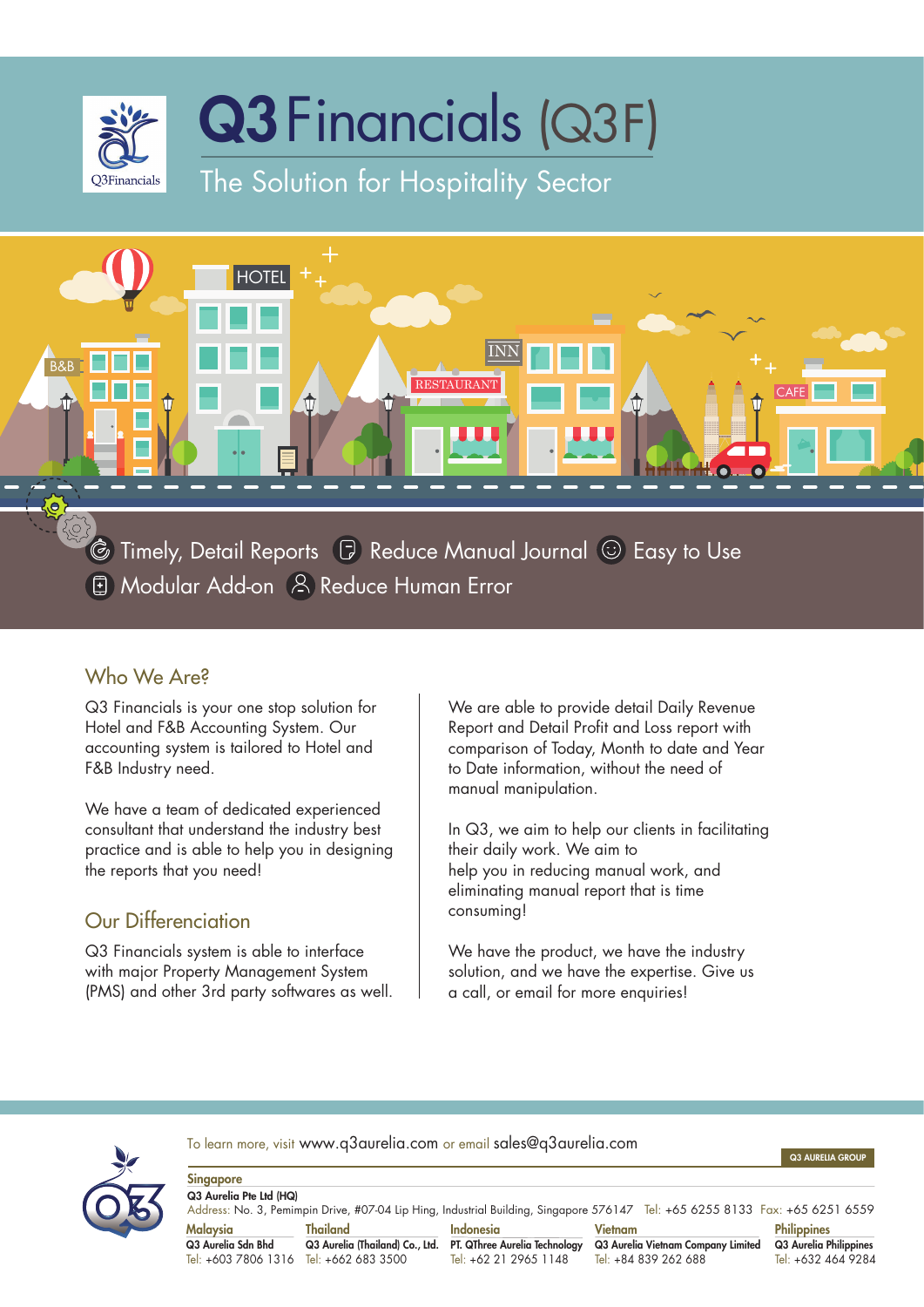# The salient features of Q3 Financials (Q3F)

#### The salient features of Q3 Financials (Q3F) are:

#### Ledger Accounting

- Journal Entry
- Journal Import
- Journal Template
- Bank Reconciliation
- Allocation
- Budget
- Statistic
- Multi-Currency
- Advance Payment
- Deem Supply
- Bad Debts Relief and Recovered
- Audit Trail
- Dual Reporting Currencies

#### Government Tax / Form Ready

- Philippine EWT Form 2307
- Thailand WHT Form 53, Form 3
- Malaysia GST Certified Form GST-03, GAF
- Singapore GST
- Indonesia VAT

#### **Reports**

- Daily Revenue Report Overall Hotel / F&B Revenue
- Daily Revenue Report By Outlet
- Daily Revenue Report By Meal Period
- Comprehensive Profit And Loss Consolidation
- Comprehensive Profit And Loss By Department
- Comprehensive Profit And Loss By Market Segment
- Detail Extraction Report
- Dual Reporting Currency Report
- Detail Journal Listing
- Local Tax Form And Report and Many More!

#### Q3 Fixed Asset System

- Fixed Asset Registration
- Fixed Asset Disposal
- Fixed Asset Write Off
- Fixed Asset Transfer
- Fixed Asset Depreciation
- Fixed Asset Adjustment

#### Accounts Receivable

- Sale Invoice
- Sale Debit
- Sale Credit
- Receipt
- Reminder Letter

#### Accounting Payable

- Purchase Invoice
- Purchase Credit
- Purchase Debit
- Batch Payment
- Void Check
- Advance Payment

#### Interface

- Interface with PMS System
- Interface to Banks - GIRO Payment
- Interface with Club Membership System
- Interface with Purchasing and Inventory System
- Interface with Payroll System
- Interface with Major POS Syatem



Q3F